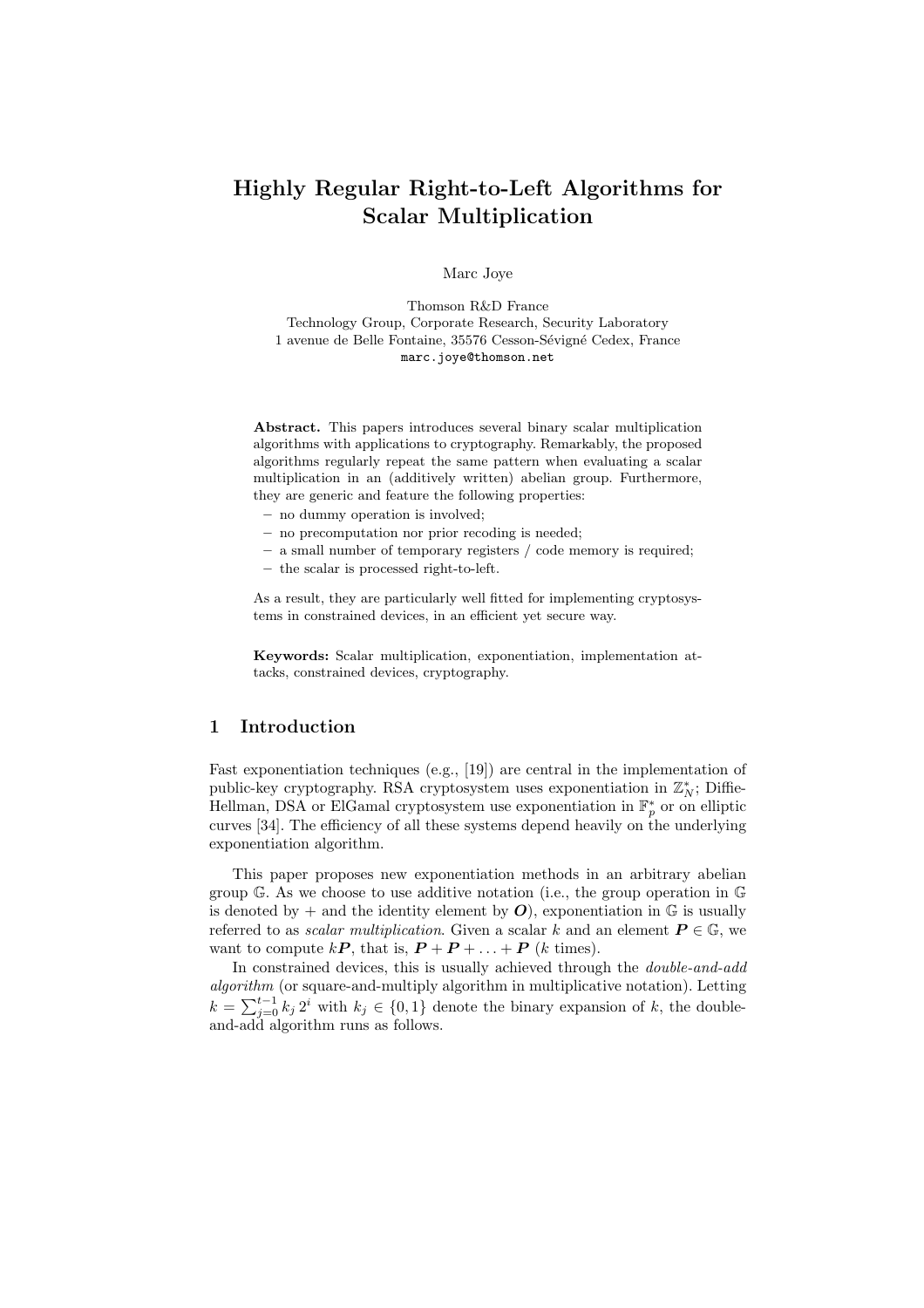**Input:**  $P \in \mathbb{G}$  and  $k = (k_{t-1}, \ldots, k_0)_2 \in \mathbb{N}$ Output:  $Q = kP$ 1:  $R_0 \leftarrow O$ 2: for  $j = t - 1$  downto 0 do 3:  $R_0 \leftarrow 2R_0$ 4: if  $(k_j = 1)$  then  $R_0 \leftarrow R_0 + P$ 5: end for 6: return  $R_0$ 

In addition to efficiency, another concern when implementing cryptosystems is of course security. The methods we propose resist certain side-channel attacks and fault attacks.

Simple power analysis (SPA) exploits distinct patterns from a single power trace [28]. If scalar k represents a secret value, it can be so recovered because, as presented, the double-and-add algorithm behaves irregularly. Making it regular is however not difficult by replacing the if-then statement with an indirect addressing and by adding a dummy group addition when bit  $k_i$  is equal to 0 [11]. More explicitly, the line 'if  $(k_i = 0)$  then  $R_0 \leftarrow R_0 + P$ ' can be replaced with

$$
R_{1-k_j} \leftarrow R_{1-k_j} + P \enspace .
$$

Although protecting against SPA-type attacks, the so-obtained algorithm is now vulnerable to safe-error attacks [48]. By timely inducing a fault during the evaluation of ' $R_{1-k_j} \leftarrow R_{1-k_j} + P$ ', an attacker may deduce whether bit  $k_j = 0$ by checking if the returned result,  $Q = kP$ , is correct — for example, if Q is a digital signature (or a part thereof), the attacker may check its validity using the corresponding public verification key. Indeed, when bit  $k_j = 0$ , the faulty evaluation  $R_1 + P$  is written back in  $R_1$  and as  $R_1$  is not needed, the output of the algorithm won't be affected.

The so-called Montgomery ladder [36] protects against SPA-type attacks and safe-error attacks, at the same time [26]: it is highly regular and does not involve dummy operation. The algorithm is given below.

```
Input: P \in \mathbb{G} and k = (k_{t-1}, \ldots, k_0)_2 \in \mathbb{N}Output: Q = kP1: R_0 \leftarrow O; R_1 \leftarrow P2: for j = t - 1 downto 0 do
3: b \leftarrow 1 - k_j; R_b \leftarrow R_b + R_{k_j}4: R_{k_j} \leftarrow 2R_{k_j}5: end for
6: return R_0
```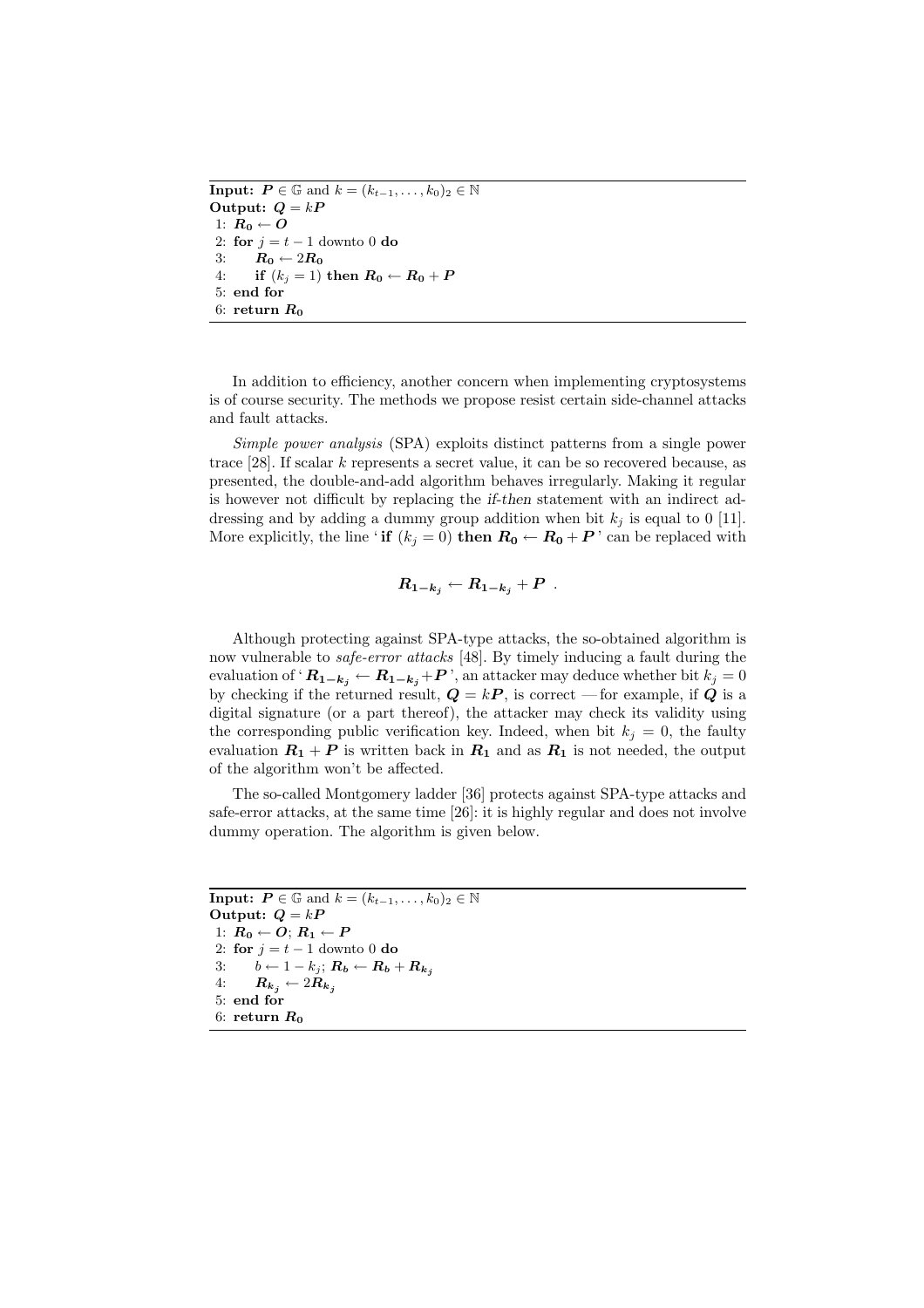In this paper, we present algorithms that enjoy the security features of Montgomery ladder (i.e., resistance against SPA-type attacks and safe-error attacks<sup>1</sup>) but with various performance Moreover, they can be combined with previous techniques (e.g., [5, Chapter V] or [10, Chapter 29]) to offer resistance against DPA-type attacks [28, 23]. Finally, they process the multiplier bits from the right to the left, which offers a better resistance against certain attacks (e.g., [16, 47]).

The rest of this paper is organized as follows. In the next section, we present our new algorithms. In Section 3, we give illustrations to the secure implementation of cryptographic algorithms in constrained devices. Finally, we conclude in Section 4.

# 2 New Algorithms

Throughout this section, we let G denote an additively written abelian group with identity element O. We also let  $\text{ord}_{\mathbb{G}}(P)$  denote the order of P as an element in G.

On input an element  $P \in \mathbb{G}$  and a t-bit integer k, the goal is to compute  $Q = kP \in \mathbb{G}$ . We present below several new right-to-left binary methods for evaluating  $kP$ .

## 2.1 Double-add algorithm

Let  $\sum_{j=0}^{t-1} k_j 2^j$  with  $k_j \in \{0,1\}$  be the binary expansion of k. We have:

$$
\mathbf{Q} = \sum_{j=0}^{t-1} (k_j 2^j) \mathbf{P} = \sum_{j=0}^{t-1} k_j \, \mathbf{B}_j \text{ with } \mathbf{B}_j = 2^j \mathbf{P}.
$$

Now, for  $j \geqslant 0$ , we define

$$
S_j = \sum_{i=0}^j k_i B_i \text{ and } T_j = B_{j+1} - S_j.
$$

Hence we get

$$
S_j = \sum_{i=0}^j k_i B_i = k_j B_j + S_{j-1} = k_j (S_{j-1} + T_{j-1}) + S_{j-1}
$$
  
=  $(1 + k_j)S_{j-1} + k_j T_{j-1}$ ,

and

$$
T_j = B_{j+1} - S_j = 2B_j - (k_j B_j + S_{j-1}) = (2 - k_j)B_j - S_{j-1}
$$
  
=  $(2 - k_j)T_{j-1} + (1 - k_j)S_{j-1}$ .

 $1$  We do not consider fault attacks on the control logic [17]. Furthermore, we note that randomizing scalar k mitigates such attacks.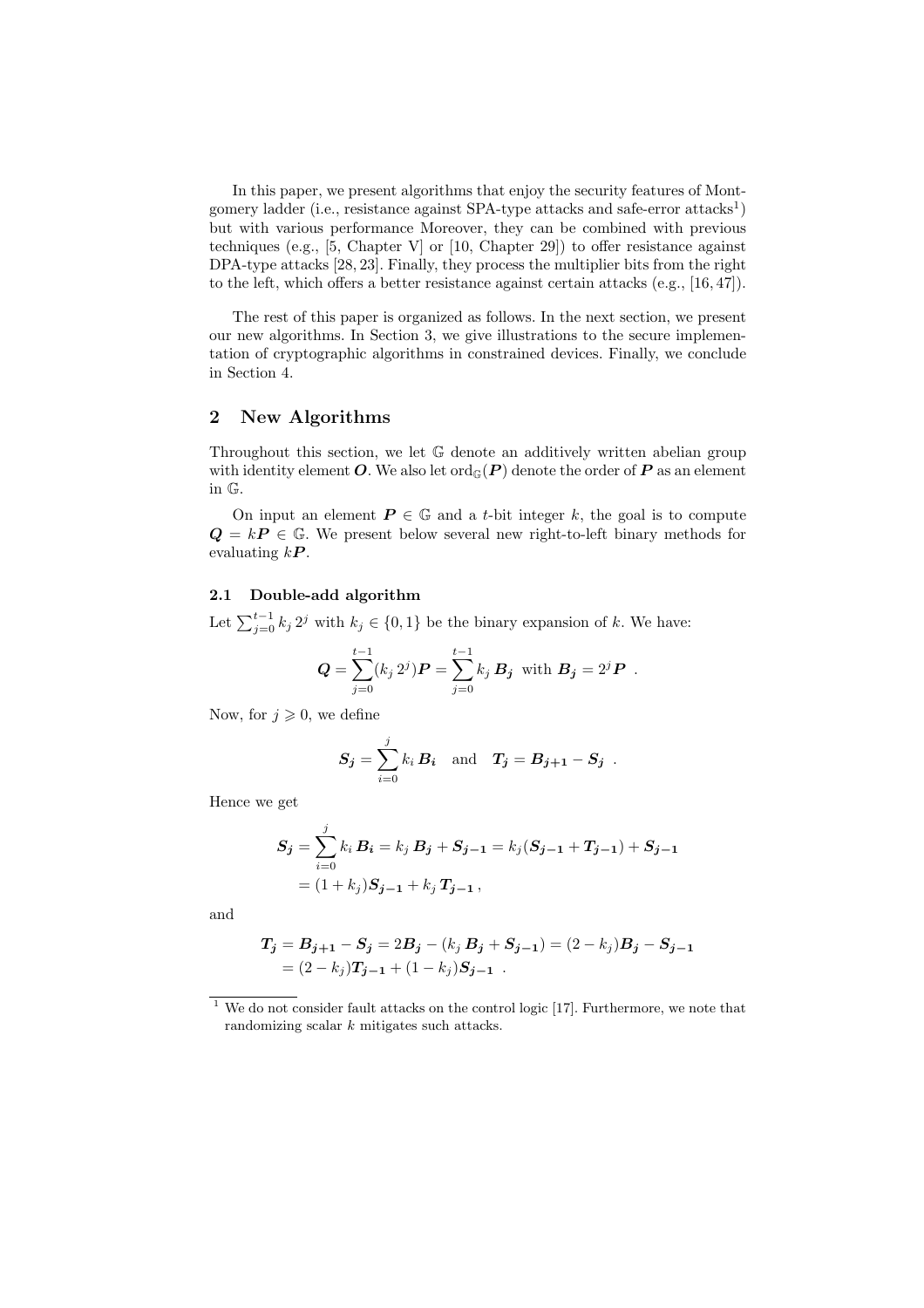Equivalently, we have shown:

**Proposition 1.** For any  $j \geq 0$ ,

$$
S_j = \begin{cases} S_{j-1} & \text{if } k_j = 0\\ 2S_{j-1} + T_{j-1} & \text{if } k_j = 1 \end{cases} \tag{1}
$$

and

$$
T_j = \begin{cases} S_{j-1} + 2T_{j-1} & \text{if } k_j = 0 \\ T_{j-1} & \text{if } k_j = 1 \end{cases} .
$$
 (2)

$$
\qquad \qquad \Box
$$

Noting that  $Q = kP = S_{t-1}$ , this yields the following right-to-left scalar multiplication algorithm. At the end of iteration j, temporary registers  $R_0$  and  $R_1$  respectively contain the values of  $S_j$  and of  $T_j$ .

```
Algorithm 1 Double-add scalar multiplication algorithm.
Input: P \in \mathbb{G} and k = (k_{t-1}, \ldots, k_0)_2 \in \mathbb{N}Output: Q = kP1: R_0 \leftarrow O; R_1 \leftarrow P2: for j = 0 to t - 1 do
3: b \leftarrow 1 - k_j; R_b \leftarrow 2R_b + R_{k_j}4: end for
5: return R_0
```
Remark 1. In certain groups  $\mathbb{G}$ , adding identity element  $O$  needs a special treatment, which, in turn, may reveal the number of least significant zero-bits of  $k$ . This can be circumvented by adding to k an appropriate multiple of  $\text{ord}_{\mathbb{G}}(P)$  to ensure that the parity of the resulting scalar is always the same. This can also be circumvented by computing  $k\mathbf{P}$  with the least significant bit of k forced to 1,  $k \leftarrow (k - k_0) + 1$ , and then by subtracting **P** to the so-obtained element if bit  $k_0$ is zero. This second approach is useful for scalars  $k \ll \text{ord}_{\mathbb{G}} P$ . A similar trick is used in Algorithm 2 (see next section).

Algorithm 1' Double-add scalar multiplication algorithm (for small scalars).

**Input:**  $P \in \mathbb{G}$  and  $k = (k_{t-1}, \ldots, k_0)_2 \in \mathbb{N}$ Output:  $Q = kP$ 1:  $R_0 \leftarrow P$ ;  $R_1 \leftarrow P$ 2: for  $j = 0$  to  $t - 1$  do 3:  $b \leftarrow 1 - k_j$ ;  $R_b \leftarrow 2R_b + R_{k_j}$ 4: end for 5:  $b \leftarrow k_0$ ;  $R_b \leftarrow R_b - P$ 6: return  $R_0$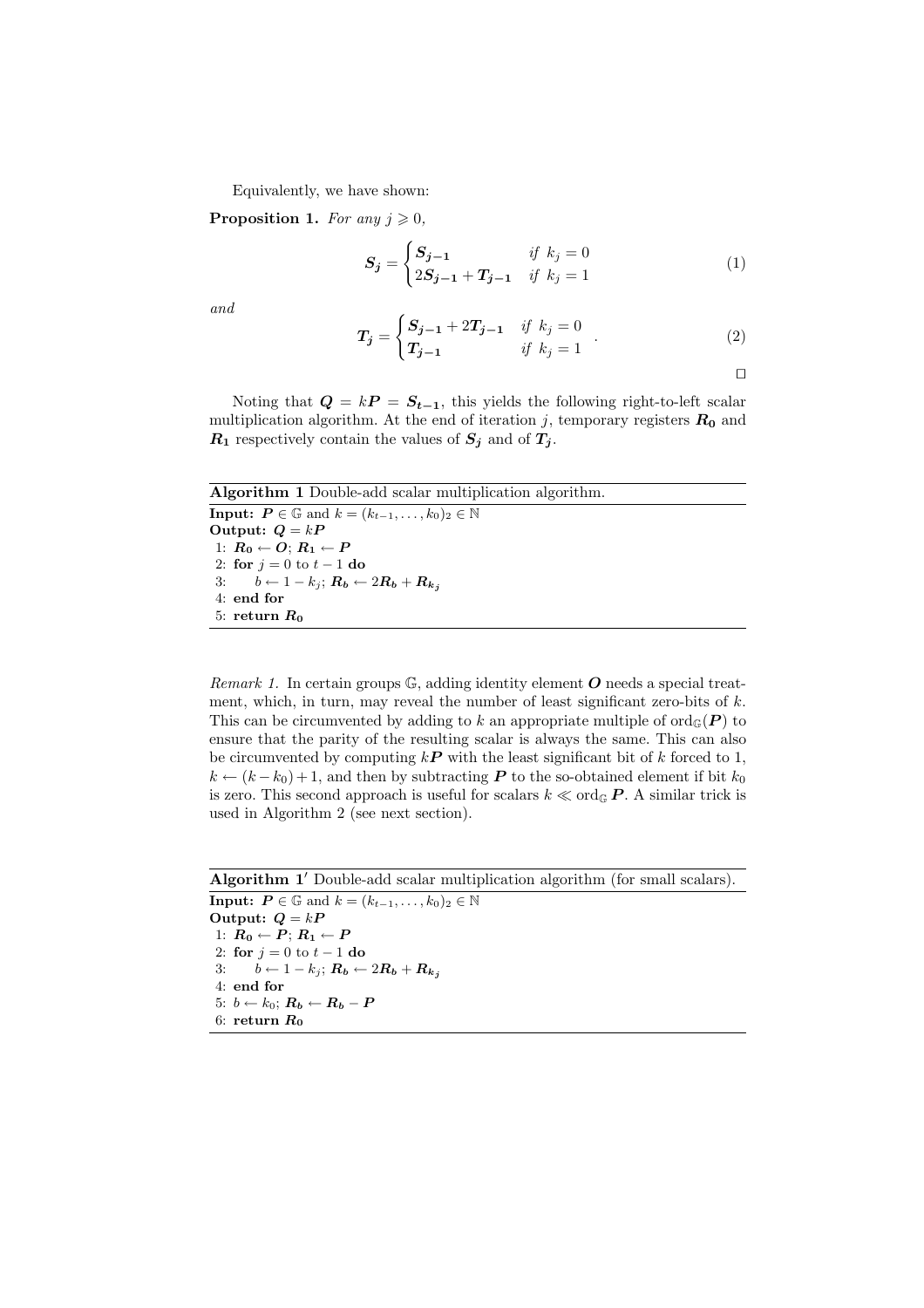#### 2.2 Add-only algorithm

Algorithm 1 can be modified into an algorithm only involving additions in G, that is, without involving doublings. This may be advantageous as only the general addition operation in G has to be implemented, resulting in some code/memory savings.

An extra temporary register,  $R_2$ , is used to store the value of  $B_{j+1} = S_j + T_j$ . Remember that temporary registers  $R_0$  and  $R_1$  are used to respectively store the values of  $S_i$  and of  $T_i$ .

```
Algorithm 2 Add-only scalar multiplication algorithm.
Input: P \in \mathbb{G} and k = (k_{t-1}, \ldots, k_0)_2 \in [0, \text{ord}_{\mathbb{G}}(P)]Output: Q = kP1: R_0 \leftarrow P; R_1 \leftarrow P; R_2 \leftarrow 2P2: for j = 1 to t - 1 do
3: b \leftarrow 1 - k_j; R_b \leftarrow R_b + R_24: R_2 \leftarrow R_0 + R_15: end for
6: b \leftarrow k_0; R_b \leftarrow R_b - P7: return R_0
```
We assume that k is odd (i.e.,  $R_0$  is initialized to P and loop counter starts at  $j = 1$ ) in the computation of  $Q = kP$  and subtract P at the end of the computation if it is not the case (cf. Line 6). Let  $g = \text{ord}_{\mathbb{G}}(P)$ . We also assume that scalar k is smaller than g. Finally, we let  $k_{\ell-1}$  denote the most significant bit of k different from 0, i.e.,  $k_{\ell-1} = 1$  and  $k_i = 0$  for  $\ell \leq j \leq t - 1$ .

Because  $k < g$  is assumed to be odd, temporary register  $R_0$  always contains an odd multiple of  $P$ <sup>2</sup>;<sup>2</sup> the same is true for temporary register  $R_1$  for  $j < \ell - 1$ since  $T_j = 2^{j+1}P - S_j$ . Similarly, temporary register  $R_2$  always contains a power of 2 multiple of P for  $j < \ell - 1$ . Consequently, it follows that, for  $1 \leq j \leq \ell - 2$ ,

- $-R_b \neq R_2$  in the computation  $R_b \leftarrow R_b + R_2$  (cf. Line 3), and
- $R_0 \neq R_1$  in the computation  $R_2 \leftarrow R_0 + R_1$  (cf. Line 4) note that  $R_2$ containing  $2^{j+1}P$  can only be the sum of two equal odd multiples of P when  $\mathbf{R_0}, \mathbf{R_1} \leftarrow \mathbf{P}$ , which never occurs when  $j \geq 1$ ,

and when  $j = \ell - 1$ ,

– temporary register  $R_0$  gets the value of kP (and is no longer modified for  $\ell \leqslant j \leqslant t - 1$ .

We further note that the evaluation of  $2P$  (cf. Line 1) does not necessarily require a doubling operation as its value can be evaluated as  $2P = (P + A) +$  $(P - A)$  for an arbitrary element  $A \in \mathbb{G} \setminus \{O\}$  and  $\text{ord}_{\mathbb{G}}(A) \neq 2$ .

<sup>&</sup>lt;sup>2</sup> More precisely, we mean that if  $R_0 \leftarrow rP$  then r (mod g) is odd.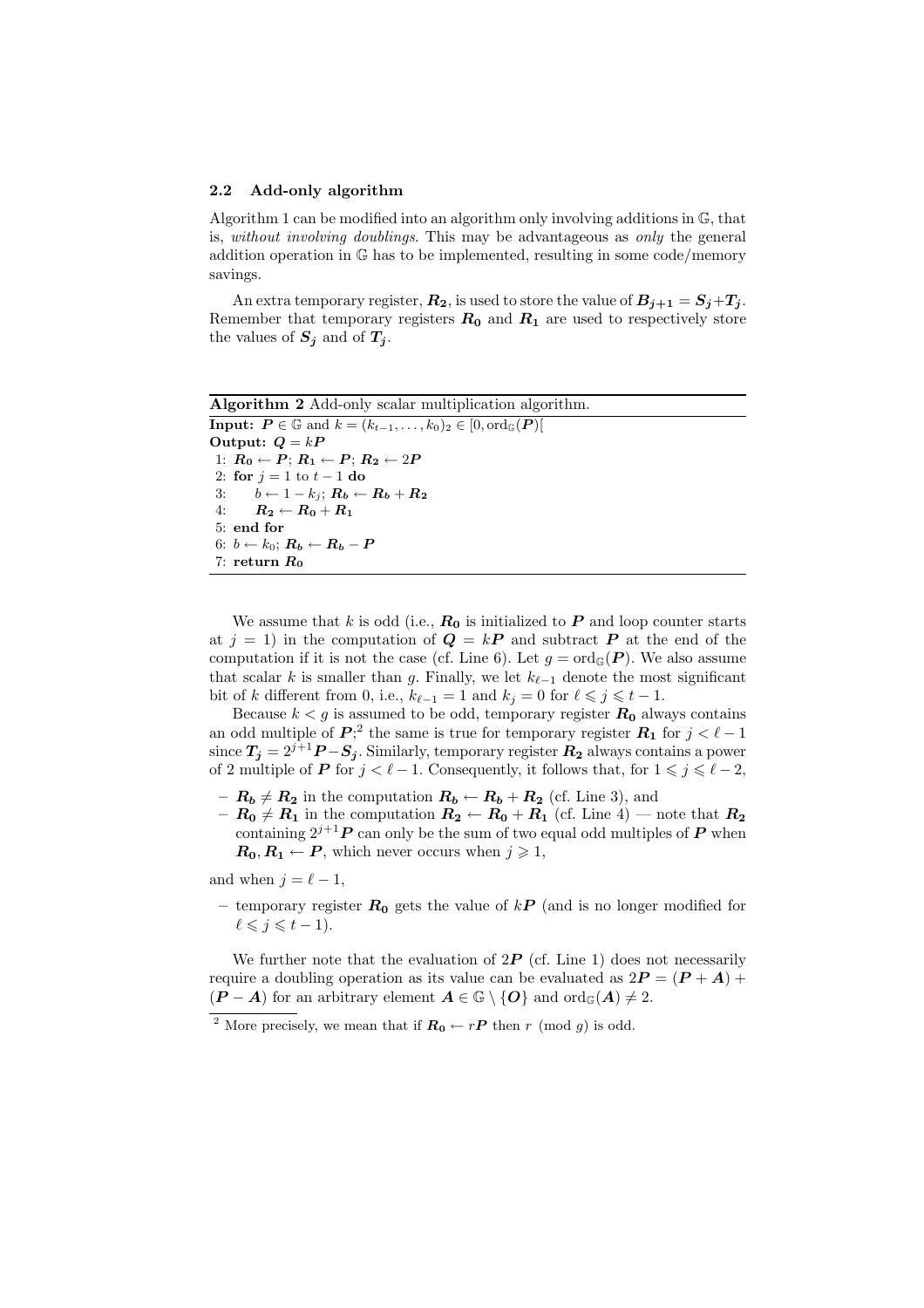Remark 2. Certain randomization techniques for preventing differential sidechannel analysis lead to a scalar larger than  $\text{ord}_{\mathbb{G}}(P)$ . For example, in [11], Coron suggests to evaluate  $Q = kP$  as  $Q = k^*P$  where  $k^* = k + r$  ord<sub> $\mathbb{G}(P)$ </sub> for a (small) random integer r. Letting  $g = \text{ord}_{\mathbb{G}}(P)$ ,  $b = \lfloor \log_2(g) \rfloor$ , and  $\beta = 2^b$ , we write  $k^* = \sum_{i=0}^{l-1} k_i^* \beta^i$  with  $k_i^* \in \{0, ..., \beta-1\}$ . The computation of  $k^* P$  can then be carried out with Algorithm 2 as

$$
\mathbf{Q} = \sum_{i=0}^{l-1} k_i^* \left( \beta^i \mathbf{P} \right) \quad \text{with } k_i^* < g \ ,
$$

by observing that the value of  $\beta^{(i+1)}P$  is available in temporary register  $R_2$  at the end of the computation of  $k_i^*$  ( $\beta^i$ **P**).

#### 2.3 Add-always algorithms

There is another possible modification. By construction, we have  $B_{i+1} = S_i +$  $T_i = 2B_i$ . The updating step of  $R_2$  in Algorithm 2 (Line 4) can thus be replaced with  $R_2 \leftarrow 2R_2$ . Doing so, however, the operation  $R_b \leftarrow R_b + R_2$  (Line 3) becomes dummy when  $b = 1$  — and so the resulting algorithm may be subject to safe-error attacks.

The right way is to first perform a doubling and next an addition. This yields a right-to-left binary algorithm only using two temporary registers (and not three) and where all group operations are effective, as depicted in Algorithm 3. The correctness of the so-obtained algorithm easily follows from Algorithm 1. Note also that it can be adapted when  $\boldsymbol{O}$  behaves differently (see Remark 1).

```
Algorithm 3 Add-always scalar multiplication algorithm (General case).
Input: P \in \mathbb{G} and k = (k_{t-1}, \ldots, k_0)_2 \in \mathbb{N}Output: Q = kP1: R_0 \leftarrow O; R_1 \leftarrow P2: for j = 0 to t - 1 do
3: b \leftarrow 1 - k_j; R_b \leftarrow 2R_b4: R_b \leftarrow R_b + R_{k_j}5: end for
6: return R_0
```
Rewriting Line 4 of Algorithm 2 as  $R_2 \leftarrow 2R_2$  can nevertheless be useful to get an algorithm for the evaluation of Lucas recurrences — namely, elements  $x_n \in \mathscr{L}$  satisfying

$$
\begin{cases} \n\boldsymbol{x}_{t+i} = f(\boldsymbol{x}_i, \boldsymbol{x}_t, \boldsymbol{x}_{t-i}) & \text{for } i \neq t \\ \n\boldsymbol{x}_{2t} = g(\boldsymbol{x}_t) & \n\end{cases}
$$

by observing that the relation  $R_2 - R_b = R_{k_j}$  is always satisfied throughout the algorithm: hence both  $R_b$  and  $R_{k_j}$  are needed for the "add" operation. See Section 3.2 for an illustration.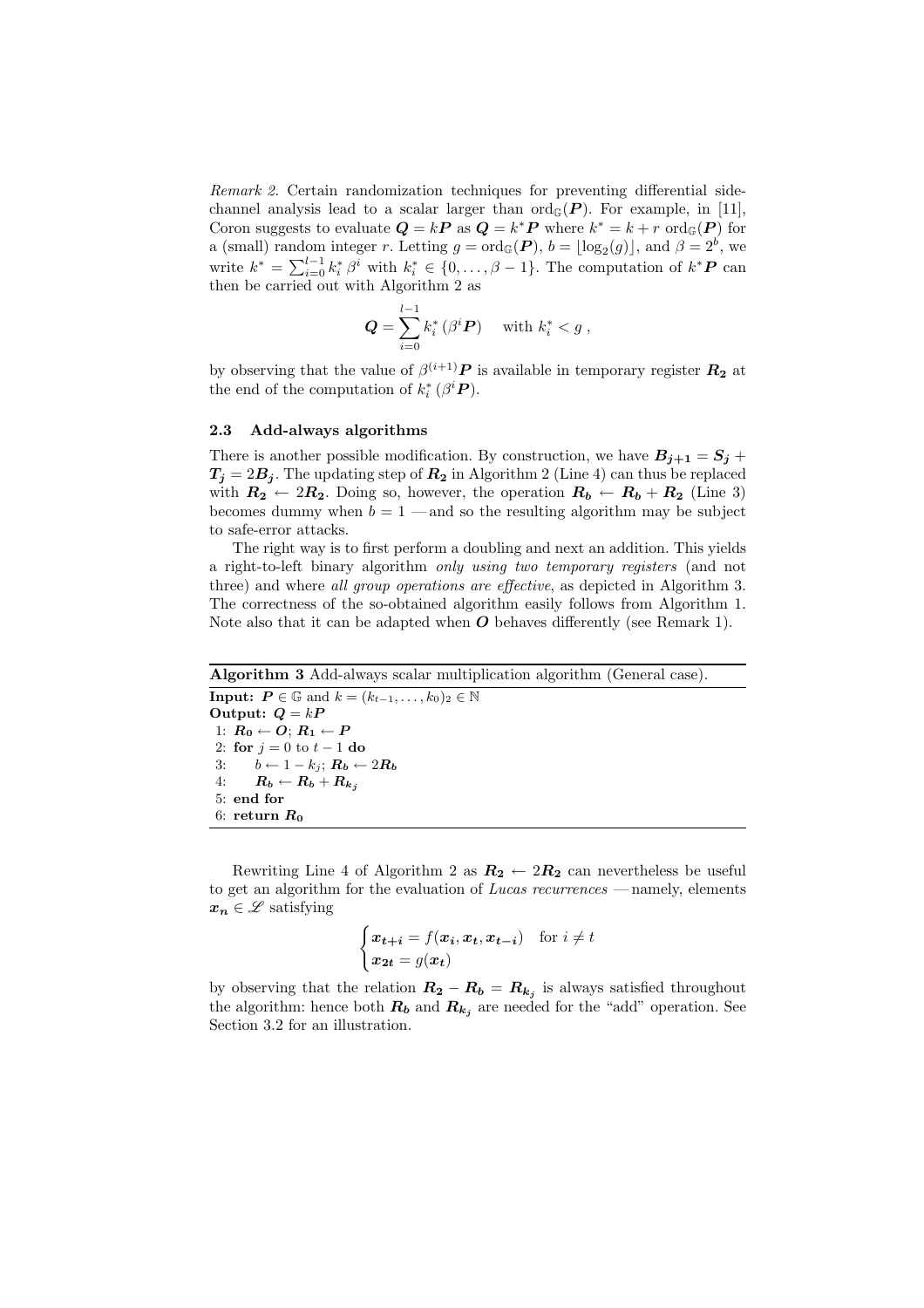Algorithm 4 Add-always algorithm for Lucas recurrences. **Input:**  $x_0, x_1 \in \mathcal{L}$  and  $k = (k_{t-1}, \ldots, k_0)_2 \in \mathbb{N}$ Output:  $v = x_k$ 1:  $R_0 \leftarrow x_0$ ;  $R_1 \leftarrow x_1$ ;  $R_2 \leftarrow x_1$ 2: for  $j = 0$  to  $t - 1$  do 3:  $b \leftarrow 1 - k_j; R_b \leftarrow \mathsf{Ladd}(R_b, R_2, R_{k_j})$ 4:  $R_2 \leftarrow$  Ldouble $(R_2)$ 5: end for 6: return  $R_0$ 

## 3 Applications

In this section, we present several applications of our algorithms to the secure implementation of elliptic curve cryptography. The security of elliptic curve cryptosystems relies on the difficulty of the discrete logarithm problem in the group G of points of an elliptic curve over a finite field. Elliptic curve based applications require the computation of  $Q = kP$  in G where  $k \in [1, \text{ord}_{\mathbb{G}}(P)]$  represents an ephemeral or a long-term secret (see, e.g., [4, 10, 22]).

Consider the elliptic curve

$$
E/\mathbb{F}_{p^m}: y^2 + a_1xy + a_3y = x^3 + a_2x^2 + a_4x + a_6
$$

defined over the finite field  $\mathbb{F}_{p^m}$ , with  $a_i \in \mathbb{F}_{p^m}$ . In cryptography applications, elliptic curves are usually defined either over large prime fields (i.e.,  $m = 1$  and  $|p|_2 \ge 160$  or binary fields (i.e.,  $p = 2$  and  $m \ge 160$ ). The curve equations then simplify to

 $E/\mathbb{F}_p : y^2 = x^3 + a_4x + a_6$ 

and

$$
E/\mathbb{F}_{2^m} : y^2 + xy = x^3 + a_2x^2 + a_6
$$

assuming non-supersingular binary curves. The set of points  $(x, y)$  satisfying the above equations together with the 'point at infinity'  $\boldsymbol{O}$  form an abelian group  $\mathbb{G}$ under the chord-and-tangent rule, where  $\bm{O}$  is the neutral element. We summarize in the next table the cost of certain point operations.

As aforementioned, attention should be paid when implementing scalar multiplication algorithms for cryptographic purposes for the evaluation of  $k\mathbf{P}$  as they may be prone to implementation attacks. The algorithms of the previous section were devised as a protection against SPA-type attacks and safe-error attacks. We recall that they can be used in conjunction with other techniques to offer resistance against other classes of attacks. See, e.g., [5, Chapter V] or [10, Chapter 29] for a collection of useful techniques.

## 3.1 Optimal extension fields

The ratio  $I/M$  is of crucial interest when comparing the performance of different algorithms. In particular, this ratio depends on the type and representation of the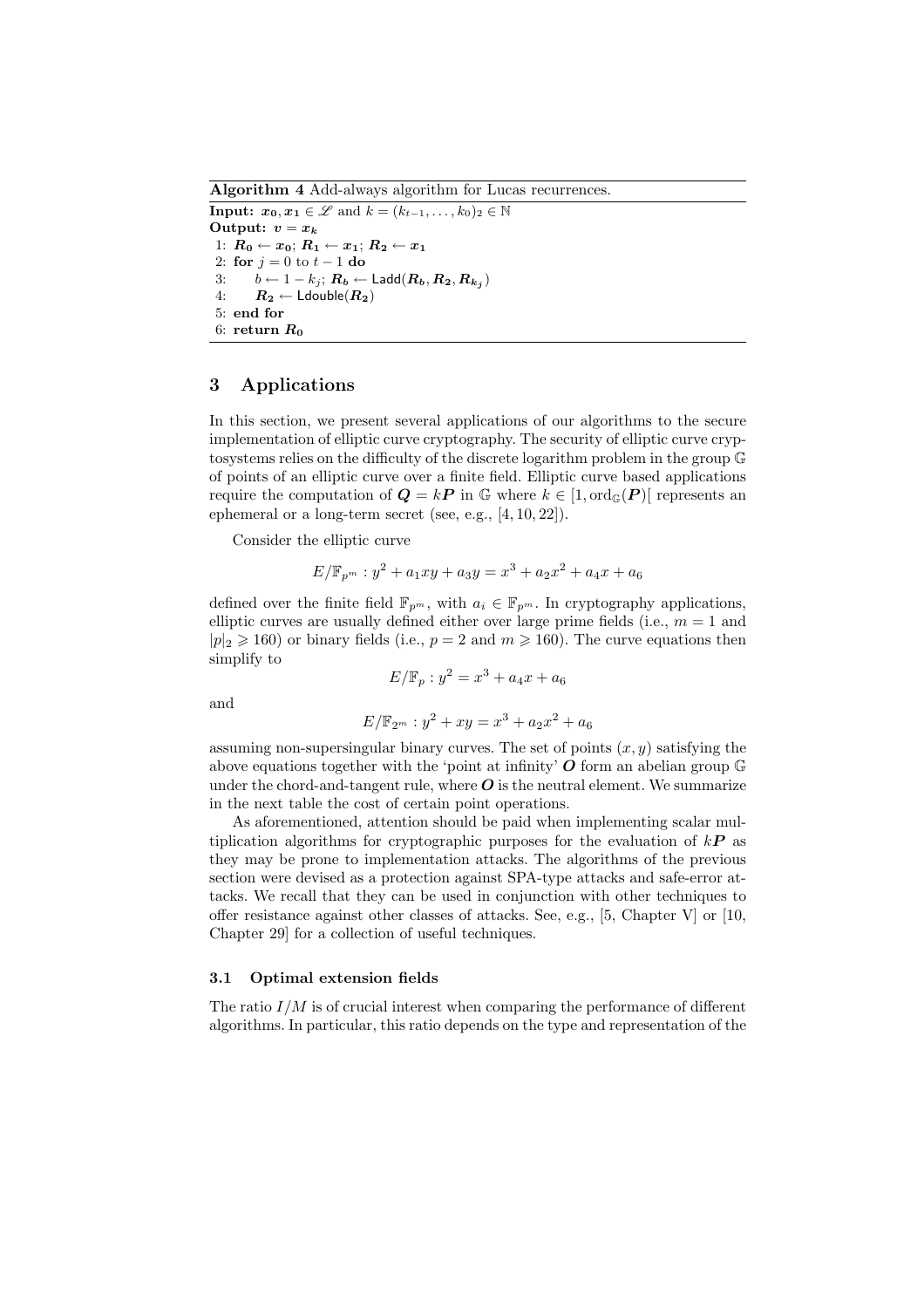underlying finite field [7, 21]. If the field inversion is too expensive then projective coordinates are preferred [12]. In [43], Smart gives a comprehensive comparison for different fields representations. He concludes that optimal extension fields (OEFs) offer the best performance, even when used with affine coordinates.

OEFs were introduced by Bailey and Paar [2] for optimized field arithmetic (see also [27]). An OEF is a field  $\mathbb{F}_{p^m} \simeq \mathbb{F}_p[t]/(t^m - \omega)$  where p is a pseudo-Mersenne prime of the form  $2^n \pm c$  that fits in a processor word. In an OEF, a typical value for the ratio  $I/M$  is 4.

From Table 1, we see that the evaluation of point  $Q = kP$  on an elliptic curve costs 2 inversions (resp. 1 inversion), 2 squarings and 3 multiplications (resp. 9 multiplications) per bit of scalar  $k$ , using our double-add algorithm (Algorithm 1). This represents an improvement of

$$
\beta_{\delta} = \frac{\delta S + \max\{M, I - 5M\}}{2I + (2 + \delta)S + 4M}
$$

compared to the classical SPA-resistant binary algorithms ([11]), where  $\delta = 1$ over  $\mathbb{F}_p$  and  $\delta = 0$  over  $\mathbb{F}_{2^m}$ . For example, if we estimate  $S/M = 1$  and  $I/M = 4$ , we get a  $13.3\%$  improvement for elliptic curves over an OEF.

## 3.2 Right-to-left López-Dahab ladder

Carrying out the evaluation of  $Q = kP$  with the x-coordinate only is a promising venue to speed up the computations: since the y-coordinate does not need to be evaluated, one may expect to save some modular multiplications. This technique was successfully applied to the elliptic curve method of factoring by Montgomery on special-form elliptic curves [36]. We remark that not all elliptic curves admit a Montgomery form [38]; addition formulas for general elliptic curves over (large) prime fields are given in [6, 25] (see also [45, Chapter 5]).

López and Dahab adapted Montgomery's method to non-supersingular elliptic curves over binary fields [32]. They obtained a beautiful algorithm for evaluating the x-coordinate of  $k\mathbf{P}$  in projective coordinates, and allowing the recovery of the y-coordinate.

| Operation                        | $\mathbb{F}_n$ cost                       | $\mathbb{F}_{2^m}$ cost                      |
|----------------------------------|-------------------------------------------|----------------------------------------------|
| $P+Q$                            | $(a_1 = a_2 = a_3 = 0)$<br>$1I + 1S + 2M$ | $(a_1 = 1, a_3 = a_4 = 0)$<br>$1I + 1S + 2M$ |
| 2P                               | $1I + 2S + 2M$                            | $1I + 1S + 2M$                               |
| $2P + Q$ ([14])<br>$2P + Q([8])$ | $2I + 2S + 3M$<br>$1I + 2S + 9M$          | $2I + 2S + 3M$<br>$1I + 2S + 9M$             |

**Table 1.** Number of inversions  $(I)$ , squarings  $(S)$  and multiplications  $(M)$  to add, double and double-add points on elliptic curves.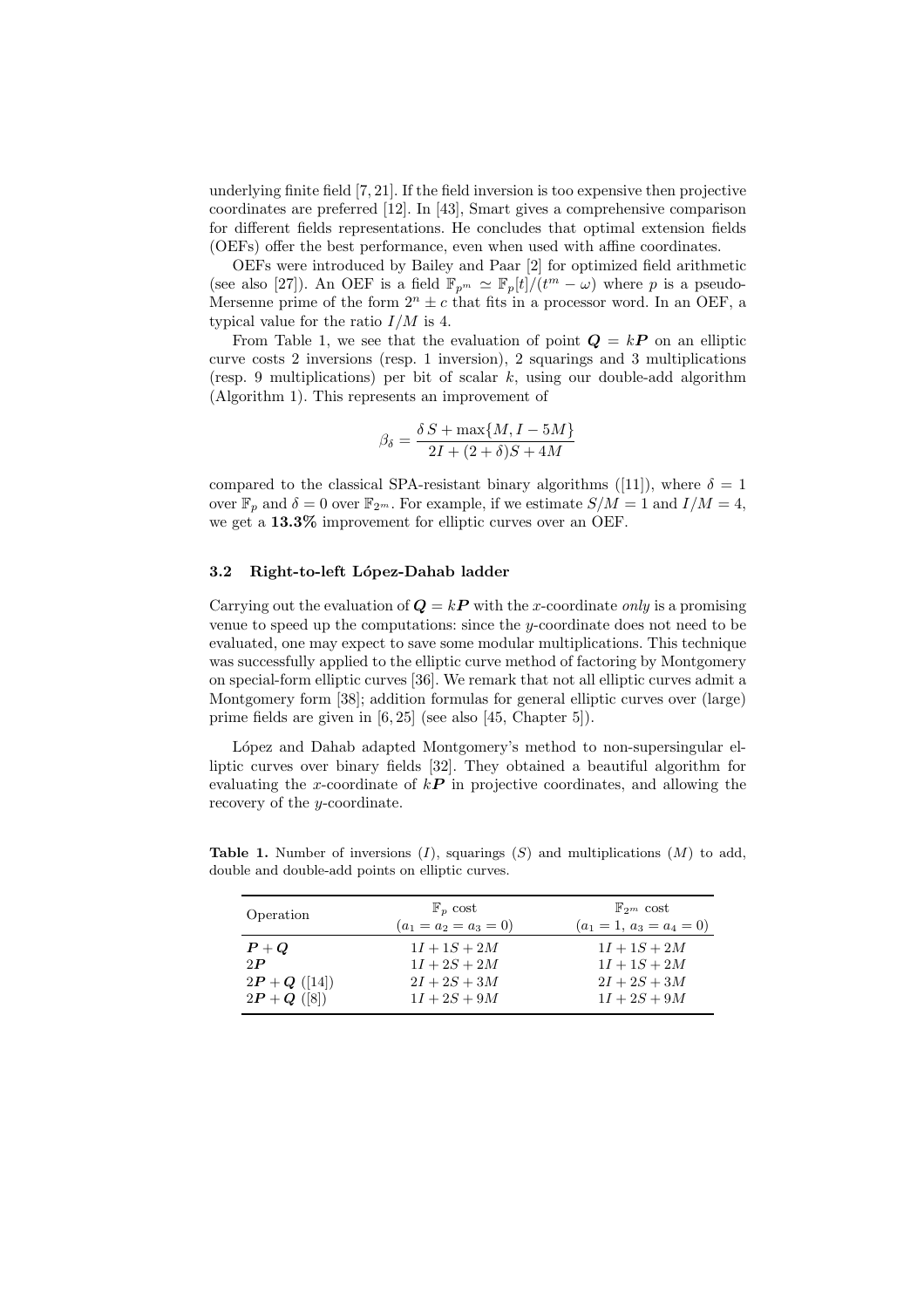If we let  $x_n$  denote the x-coordinate of  $nP$  on an elliptic curve over  $\mathbb{F}_{2^m}$ , it can be shown that  ${x_n}$  satisfies a Lucas recurrence [1, 32]. Consequently, Algorithm 4 can be used to evaluate the x-coordinate of  $kP$ , namely  $v := x_k$ . We use projective coordinates, the x-coordinate of  $nP$ ,  $x_n = X_n/Z_n$ , is represented by the pair  $(X_n, Z_n)$ . For improved efficiency, we use the following curve equation<sup>3</sup>

$$
E/\mathbb{F}_{2^m}: y^2 + a_1xy = x^3 + a_2x^2 + a_1^{-2}
$$

introduced by Stam [44]. The Ladd and Ldouble routines are then given by

$$
(X_{t+i}, Z_{t+i}) = \text{Ladd}((X_i, Z_i), (X_t, Z_t), (X_{t-i}, Z_{t-i}))
$$
  
 :=  $(Z_{t-i}(X_iX_t + Z_iZ_t)^2, X_{t-i}(X_iZ_t + X_tZ_i)^2)$ 

and

$$
(X_{2t}, Z_{2t}) =
$$
 Ldouble $((X_t, Z_t)) := ((X_t + Z_t)^4, (a_1 X_t Z_t)^2)$ .

If the cross-product  $(X_iZ_t + X_tZ_i)$  is computed as  $(X_i + Z_i)(X_t + Z_t) + X_iX_t +$  $Z_iZ_t$  then Ladd takes 5 multiplications and 2 squarings in  $\mathbb{F}_{2^m}$ . The evaluation of Ldouble takes 1 general multiplication, 1 multiplication by constant  $a_1$ and 3 squarings in  $\mathbb{F}_{2^m}$ . Consequently, neglecting the cost of squarings, we can construct a secure *right-to-left* version of López-Dahab ladder, which requires 6 multiplications plus 1 multiplication by constant  $a_1$  per bit of scalar.

## 3.3 Further applications

Algorithm 2 only requires the general addition formula for adding points: no doublings are involved. Hence, there is no need to implement a routine for doubling points. This results in code savings (or area savings for hardware implementations).<sup>4</sup>

This may also give rise to better performance. For example, in [9, Exerc. 4 in § 10.6], Cohen reports formulas for adding points with 9 multiplications and for doubling a point with 10 multiplications on an elliptic curve given by a Fermat parameterization in projective coordinates. In this case, the faster addition formula leads to a 5% speed-up improvement.

Another application of our algorithms resides in pairing-based cryptography (e.g., [5, Chapter X] or [10, Chapter 24]). For example, in contrast to the version of Miller's algorithm as described in [3] for computing pairings, Algorithm 1 leads to the evaluation of a parabola at a point rather than the evaluation of lines and of their product at a point. As detailed in [14], this needs less effort. Moreover, this results in an algorithm protected against certain implementation attacks [40].

<sup>&</sup>lt;sup>3</sup> As shown in [44], any non-supersingular elliptic curve over  $\mathbb{F}_{2^m}$  is isomorphic to this form.

<sup>&</sup>lt;sup>4</sup> To a lesser extent, this also holds for Algorithm 1 provided that the code for  $2P+Q$ is more compact than the total code for  $P + Q$  and  $2P$ .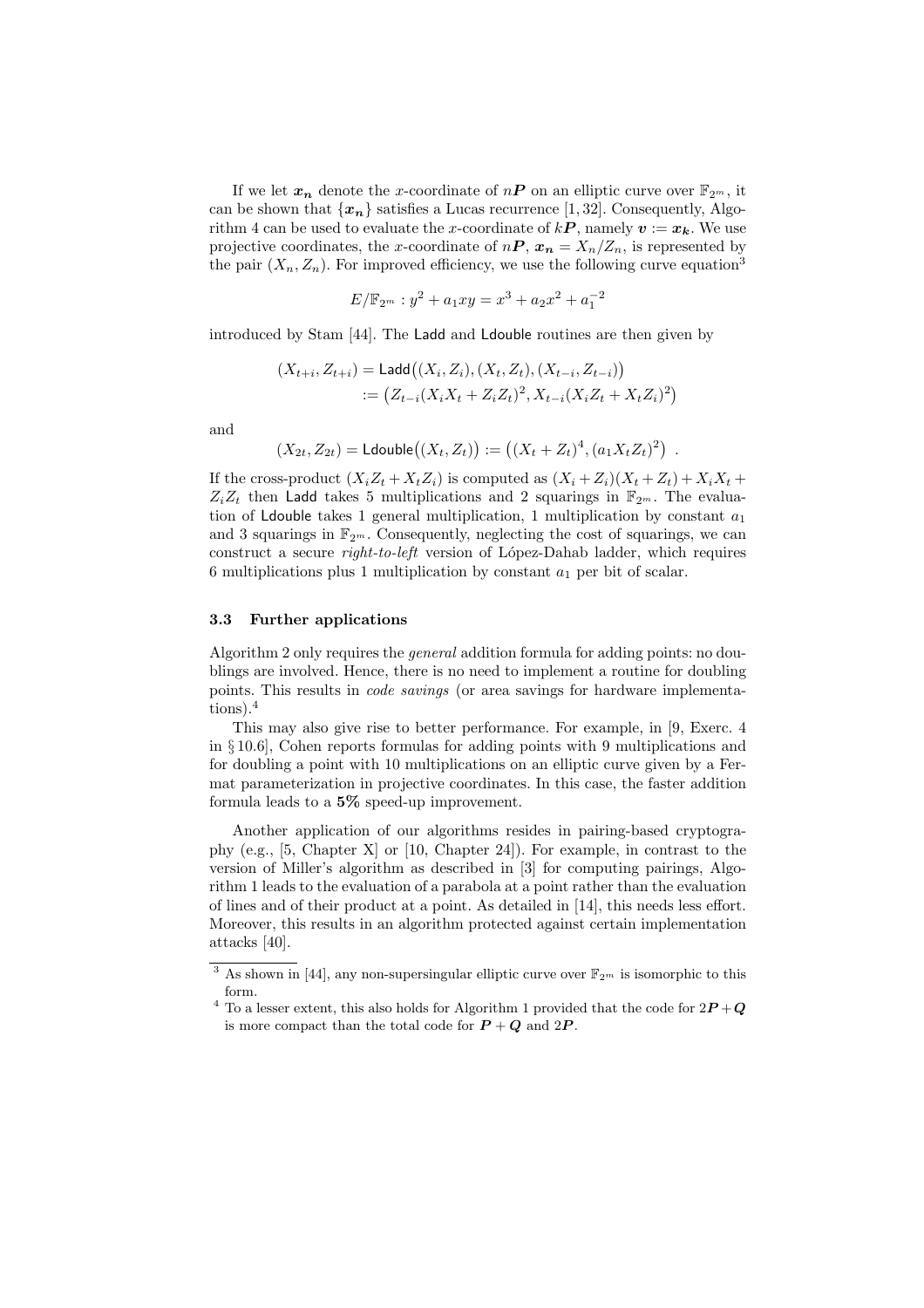## 4 Conclusion

This paper presented highly regular right-to-left binary scalar multiplication algorithms (or exponentiation algorithms for multiplicatively written groups). The proposed algorithms are very simple to implement (both in hardware and in software) and require little memory. Moreover, they are protected against SPA-type attacks and safe-error attacks, and can be combined with previous techniques to offer resistance against other attacks. Consequently, we believe that our algorithms are useful for cryptographic applications in constrained devices as they offer a number of advantages compared to the classical binary algorithms.

## References

- 1. G.B. Agnew, R.C. Mullin, and S.A. Vanstone, An implementation of elliptic curve cryptosystems over  $\mathbb{F}_{2^{155}}$ , IEEE Journal on Selected Areas in Communications 11 (1993), no. 5, 804–813.
- 2. D. Bailey and C. Paar, Optimal extension fields for fast arithmetic in public-key algorithms, Advances in Cryptology − CRYPTO '98 (H. Krawczyk, ed.), Lecture Notes in Computer Science, vol. 1492, Springer-Verlag, 1999, pp. 472–485.
- 3. P.S.L.M. Barreto, H.Y. Kim, B. Lynn, and M. Scott, Efficient algorithms for pairing-based cryptosystems, Advances in Cryptology − CRYPTO 2002 (M. Yung, ed.), Lecture Notes in Computer Science, vol. 2442, Springer-Verlag, 2002, pp. 354– 368.
- 4. I.F. Blake, G. Seroussi, and N.P. Smart, Elliptic curves in cryptography, London Mathematical Society Lecture Note Series, no. 265, Cambridge University Press, 1999.
- 5.  $\frac{1}{100}$ , Advances in elliptic curve cryptography, London Mathematical Society Lecture Note Series, no. 317, Cambridge University Press, 2005.
- 6. E. Brier and M. Joye, Weierstraß elliptic curves and side-channel attacks, Public Key Cryptography (PKC 2002) (P. Paillier and D. Naccache, eds.), Lecture Notes in Computer Science, vol. 2274, Springer-Verlag, 2002, pp. 335–345.
- 7. M. Brown, D. Hankerson, J. López, and A. Menezes, Software implementation of the NIST elliptic curves over prime fields, Topics in Cryptology − CT-RSA 2001 (D. Naccache, ed.), Lecture Notes in Computer Science, vol. 2020, Springer-Verlag, 2001, pp. 250–265.
- 8. M. Ciet, M. Joye, K. Lauter, and P.L. Montgomery, Trading inversions for multiplications in elliptic curve cryptography, Designs, Codes and Cryptography 39 (2006), no. 2, 189–206.
- 9. H. Cohen, A course in computational algebraic number theory, Graduate Texts in Mathematics, vol. 138, Springer-Verlag, 1993.
- 10. H. Cohen and G. Frey (eds.), Handbook of elliptic and hyperelliptic curve cryptography, Chapman & Hall/CRC, 2006.
- 11. J.-S. Coron, Resistance against differential power analysis for elliptic curve cryptosystems, Cryptographic Hardware and Embedded Systems (CHES '99) (C.K. Koç and C. Paar, eds.), Lecture Notes in Computer Science, vol. 1717, Springer-Verlag, 1999, pp. 292–302.
- 12. E. De Win, Serge Mister, B. Preneel, and M.J. Wiener, On the performance of signature schemes based on elliptic curves, Algorithmic Number Theory (ANTS-III) (J. Buhler, ed.), Lecture Notes in Computer Science, vol. 1423, Springer-Verlag, 1998, pp. 252–266.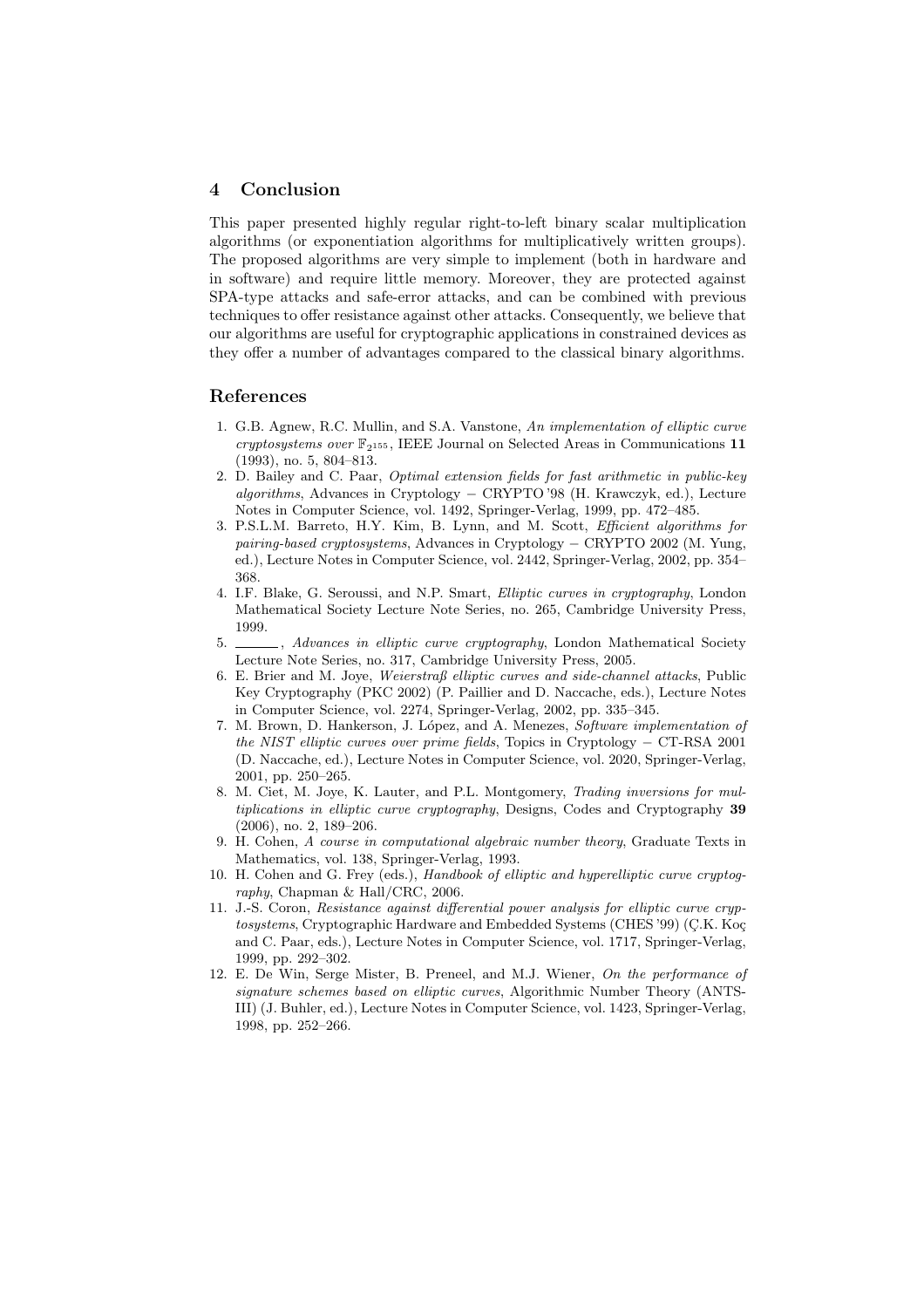- 13. A. Durand, Efficient ways to implement elliptic curve exponentiation on a smart card, Smart card research and applications (J.-J. Quisquater and B. Schneier, eds.), Lecture Notes in Computer Science, vol. 1820, Springer-Verlag, 2000, pp. 357–365.
- 14. K. Eisenträger, K. Lauter, and P.L. Montgomery, Fast elliptic curve arithmetic and improved Weil pairing evaluation, Topics in Cryptology − CT-RSA 2003 (M. Joye, ed.), Lecture Notes in Computer Science, vol. 2612, Springer-Verlag, 2003, pp. 343– 354.
- 15. K. Fong, D. Hankerson, J. López, and A. Menezes, Field inversion and point halving revisited, Tech. Report CORR 2003-18, CACR, University of Waterloo, 2003.
- 16. P.-A. Fouque and F. Valette, The doubling attack − why upwards is better than downwards, Cryptographic Hardware and Embedded Systems − CHES 2003 (C.D. Walter, Ç.K. Koç, and C. Paar, eds.), Lecture Notes in Computer Science, vol. 2779, Springer-Verlag, 2003, pp. 269–280.
- 17. G. Gaubatz, E. Savas, and B. Sunar, Sequential circuit design for embedded cryptographic applications resilient to adversarial faults, IEEE Transactions on Computers, to appear.
- 18. Christophe Giraud, Fault resistant RSA implementation, Second Workshop on Fault Detection and Tolerance in Cryptography (Edinburgh, UK), September 2, 2005, pp. 142–151.
- 19. D.M. Gordon, A survey of fast exponentiation methods, Journal of Algorithms 27 (1998), no. 1, 129–146.
- 20. J. Guajardo and C. Paar, Efficient algorithms for elliptic curve cryptosystems, Advances in Cryptology − CRYPTO '97 (B. Kaliski Jr., ed.), Lecture Notes in Computer Science, vol. 1294, Springer-Verlag, 1997, pp. 342–356.
- 21. D. Hankerson, J. López, and A. Menezes, Software implementation of elliptic curve cryptography over binary fields, Cryptographic Hardware and Embedded Systems − CHES 2000 (C¸.K. Ko¸c and C. Paar, eds.), Lecture Notes in Computer Science, vol. 1965, Springer-Verlag, 2000, pp. 1–24.
- 22. D. Hankerson, A. Menezes, and S. Vanstone, Guide to elliptic curve cryptography, Springer, 2004.
- 23. K. Itoh, T. Izu, and M. Takenaka, Address-bit differential power analysis of cryptographic schemes OK-ECDH and OK-ECDSA, Cryptographic Hardware and Embedded Systems – CHES 2002 (B.S. Kaliski Jr., C.K. Koç, and C. Paar, eds.), Lecture Notes in Computer Science, vol. 2523, Springer-Verlag, 2002, pp. 129–143.
- 24.  $\_\_\_\$ n, Efficient countermeasures against power analysis for elliptic curve cryptosystems, Smart Card Research and Advanced Applications VI (J.-J. Quisquater et al., eds.), Kluwer Academic Publishers, 2004, pp. 99–113.
- 25. T. Izu and T. Takagi, A fast parallel elliptic curve multiplication resistant against side channel attacks, Public Key Cryptography (PKC 2002) (P. Paillier and D. Naccache, eds.), Lecture Notes in Computer Science, vol. 2274, Springer-Verlag, 2002, pp. 280–296.
- 26. M. Joye and S.-M. Yen, The Montgomery powering ladder, Cryptographic Hardware and Embedded Systems – CHES 2002 (B.S. Kaliski Jr., Ç.K. Koç, and C. Paar, eds.), Lecture Notes in Computer Science, vol. 2523, Springer-Verlag, 2002, pp. 291–302.
- 27. T. Kobayashi, H. Morita, K. Kobayashi, and F. Hoshino, Fast elliptic curve algorithm combining Frobenius map and table reference to adapt to higher characteristic, Advances in Cryptology − EUROCRYPT '99 (J. Stern, ed.), Lecture Notes in Computer Science, vol. 1592, Springer-Verlag, 1999, pp. 176–189.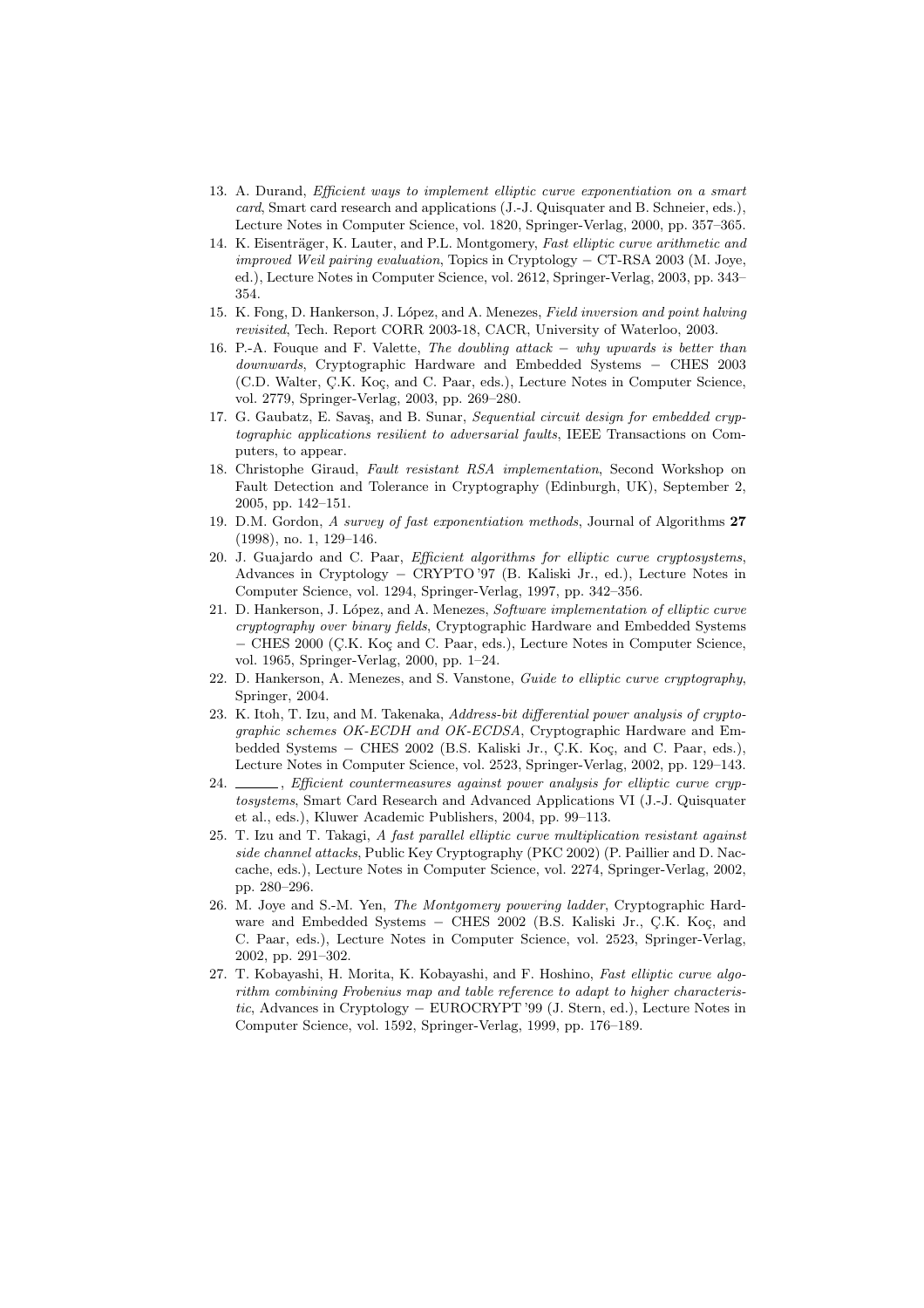- 28. P. Kocher, J. Jaffe, and B. Jun, Differential power analysis, Advances in Cryptology − CRYPTO '99 (M. Wiener, ed.), Lecture Notes in Computer Science, vol. 1666, Springer-Verlag, 1999, pp. 388–397.
- 29. C.H. Lim, A new method for securing elliptic scalar multiplication against sidechannel attacks, Information Security and Privacy (ACISP 2004), (H. Wang, J. Pieprzyk, and V. Varadharajan, eds.), Lecture Notes in Computer Science, vol. 3108, Springer-Verlag, 2004, pp. 289–300.
- 30. C.H. Lim and H.S. Hwang, Fast implementation of elliptic curve arithmetic in  $GF(p^n)$ , Public Key Cryptography (PKC 2000) (H. Imai and Y. Zheng, eds.), Lecture Notes in Computer Science, vol. 1751, Springer-Verlag, 2000, pp. 405–421.
- 31. J. López and R. Dahab, *Improved algorithms for elliptic curve arithmetic in*  $GF(2<sup>n</sup>)$ , Selected Areas in Cryptography (SAC'98) (S. Tavares and H. Meijer, eds.), Lecture Notes in Computer Science, vol. 1556, Springer-Verlag, 1998, pp. 201–212.
- 32.  $\ldots$ , Fast multiplication on elliptic curves over  $GF(2^m)$  without precomputation, Cryptographic Hardware and Embedded Systems (CHES '99) (Ç.K. Koç and C. Paar, eds.), Lecture Notes in Computer Science, vol. 1717, Springer-Verlag, 1999, pp. 316–327.
- 33. H. Mamiya, A. Miyaji, and H. Morimoto, Efficient countermeasures against RPA, DPA, and SPA, Cryptographic Hardware and Embedded Systems – CHES 2004 (M. Joye and J.-J. Quisquater, eds.), Lecture Notes in Computer Science, vol. 3156, Springer-Verlag, 2004, pp. 343–356.
- 34. A.J. Menezes, P.C. van Oorschot, and S.A. Vanstone, Handbook of applied cryptography, CRC Press, 1997.
- 35. B. Möller, Securing elliptic curve point multiplication against side-channel attacks, Information Security − ISC 2001 (G.I. Davida and Y. Frankel, eds.), Lecture Notes in Computer Science, vol. 2200, Springer-Verlag, 2001, pp. 324–334.
- 36. P.L. Montgomery, Speeding the Pollard and elliptic curve methods of factorization, Mathematics of Computation 48 (1987), no. 177, 243–264.
- 37. K. Nguyen, Curve based cryptography: The state of the art in smart card environments, 6th Workshop on Elliptic Curve Cryptography (ECC 2002), Essen, Germany, September 23-25, 2002.
- 38. K. Okeya, H. Kurumatani, and K. Sakurai, Elliptic curves with Montgomery form and their cryptographic applications, Public Key Cryptography (PKC 2000) (H. Imai and Y. Zheng, eds.), Lecture Notes in Computer Science, vol. 1751, Springer-Verlag, 2000, pp. 238–257.
- 39. K. Okeya and T. Takagi, The width-w NAF method provides small memory and fast elliptic scalar multiplications secure against side channel attacks, Topics in Cryptology − CT-RSA 2003 (M. Joye, ed.), Lecture Notes in Computer Science, vol. 2612, Springer-Verlag, 2003, pp. 328–334.
- 40. D. Page and F. Vercauteren, Fault and side-channel attacks on pairing based cryptography, Cryptology ePrint Archive, Report 2004/283, 2004, http://eprint. iacr.org/2004/283/.
- 41. E. Savaş and Ç.K. Koç, Architectures for unified field inversion with applications in elliptic curve cryptography, 9th International Conference on Electronics, Circuits and Systems − ICECS 2002, vol. 3, IEEE Press, 2002, pp. 1155–1158.
- 42. R. Schroeppel, H. Orman, S. O'Malley, and O. Spatschek, Fast key exchange with elliptic curve systems, Advances in Cryptology − CRYPTO '95 (D. Coppersmith, ed.), Lecture Notes in Computer Science, vol. 963, Springer-Verlag, 1995, pp. 43– 56.